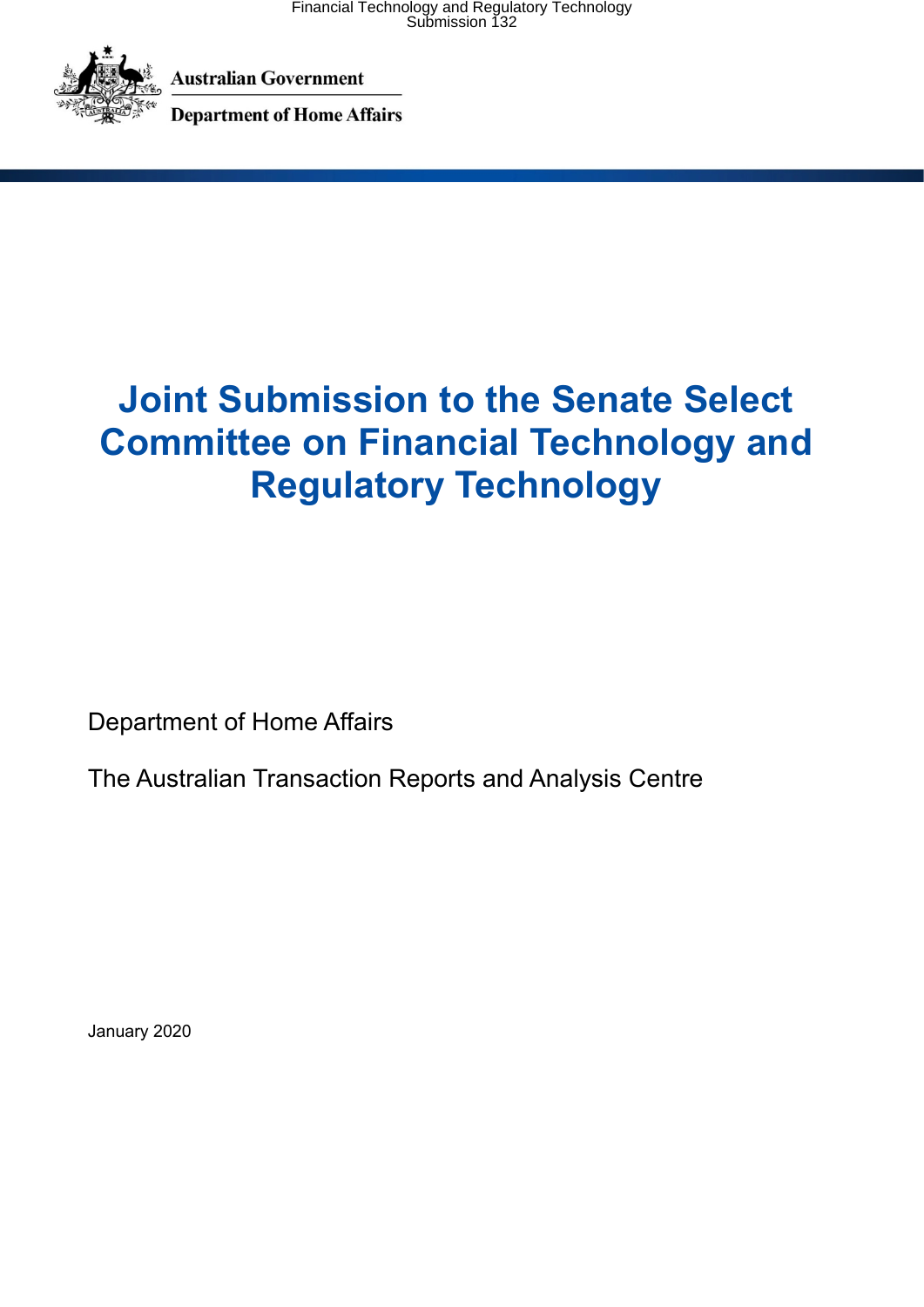# **Table of Contents**

| <b>Preface</b>                                                                        | 3              |
|---------------------------------------------------------------------------------------|----------------|
| <b>Section One: National Competitiveness Issues</b>                                   | 3              |
| Regulation - Anti-Money Laundering / Counter-Terrorism Financing                      | 3              |
| Sharing of Know Your Customer Checks                                                  | 4              |
| International Funds Transfer Instructions                                             | 5              |
| <b>Section Two: Specific Sectoral Issues</b>                                          | 5              |
| Regulatory Settings in Australia                                                      | 6              |
| Do current regulatory settings support the growth of local FinTech and RegTech        | 6              |
| companies in Australia?                                                               |                |
| How should Australia take a prominent role in supporting and developing international | 6              |
| blockchain standards?                                                                 |                |
| How can public sector data be made more accessible and useful for FinTech and         | 6              |
| RegTech companies seeking to deliver innovative products and services?                |                |
| <b>Document Verification Service</b>                                                  | 6              |
| <b>Face Verification Service</b>                                                      | $\overline{7}$ |
| Global Comparisons and Investment                                                     | $\overline{7}$ |
| Should Australia seek more formal international FinTech agreements? Are there         | $\overline{7}$ |
| particular countries that Australia should look to for partnership?                   |                |
| Attachment A - Chair's Statement, 2019 'No Money for Terror' Ministerial Conference   | 8              |
| on Counter-Terrorism Financing                                                        |                |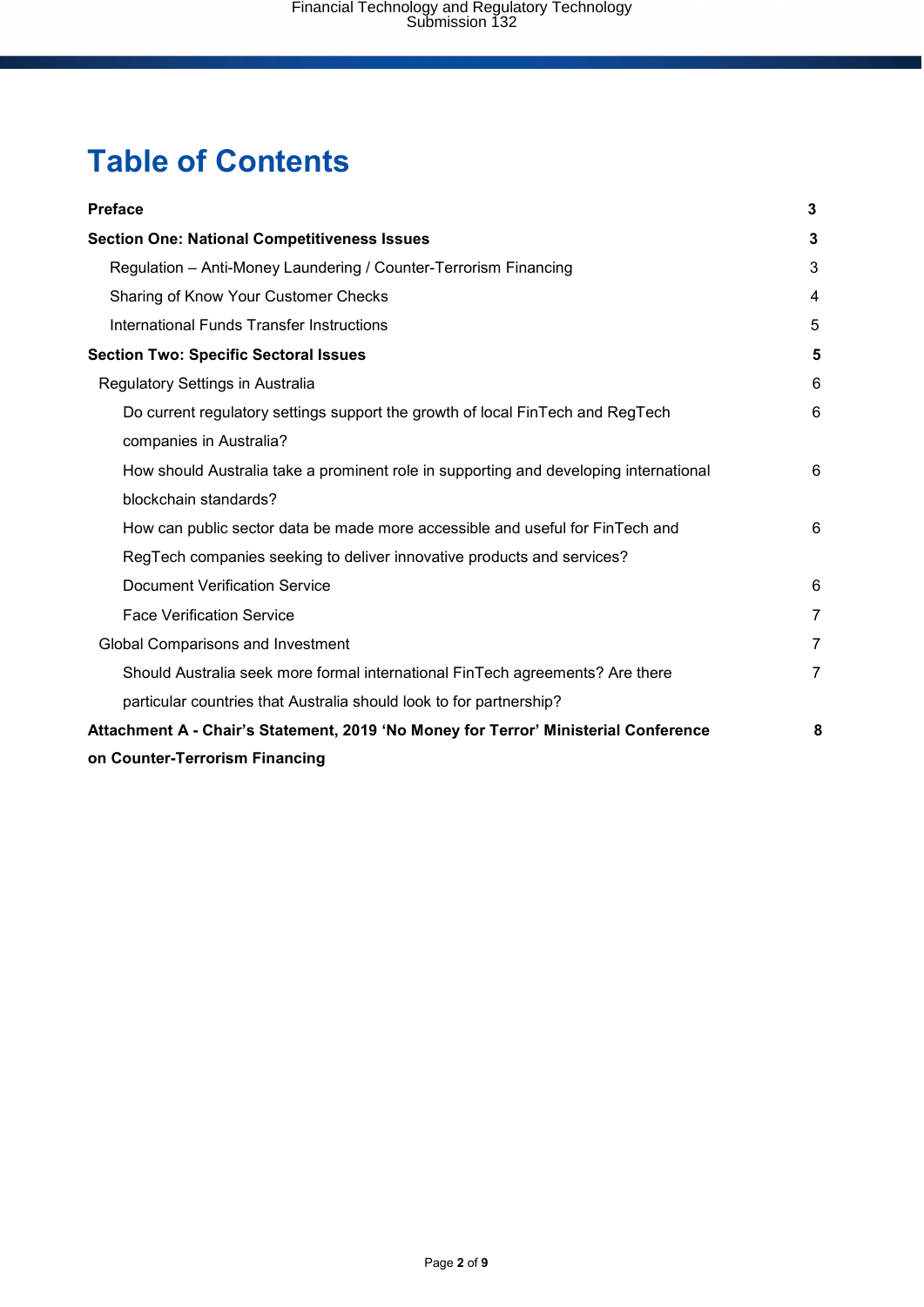# **Preface**

The Department of Home Affairs and the Australian Transaction Reports and Analysis Centre (AUSTRAC) (hereafter 'the Portfolio') welcome the opportunity to provide this joint submission to the Senate Select Committee on Financial Technology and Regulatory Technology. The content of this submission is unclassified and suitable for public release.

This submission engages the Terms of Reference of the inquiry, and specifically addresses certain questions posed in Sections One (National Competitiveness) and Two (Specific sectoral issues – FinTech and RegTech in Australia) of the Issues Paper.

# **Section One: National Competitiveness Issues**

## *Regulation – Anti-Money Laundering / Counter-Terrorism Financing*

There are currently more than 15,000 Australian businesses (known as 'reporting entities') who are regulated by AUSTRAC under the *Anti-Money Laundering and Counter-Terrorism Financing Act 2006* (AML/CTF Act), the associated AML/CTF Rules and the *Financial Transaction Reports Act 1988* (FTR Act). Reporting entities range from the major banks, the financial services sector and casinos, to single-operator businesses in the money remittance, digital currency exchange and gambling sectors (including pubs and clubs).

The AML/CTF Act obliges reporting entities to take preventative measures to identify, mitigate and manage the risk of their services being used for money laundering or terrorism financing. These AML/CTF Act obligations require reporting entities to:

- enrol with AUSTRAC
- in the case of remitters and digital currency exchanges, register with AUSTRAC
- develop and maintain an AML/CTF program designed to identify, mitigate and manage money laundering or terrorist financing risks
- conduct customer due diligence
- report certain cash transactions, international funds transfers and suspicious matters, and
- keep certain records.

AUSTRAC, as Australia's Financial Intelligence Unit (FIU), collects, analyses and transforms the financial information gathered from reporting entities into actionable intelligence for law enforcement, national security and regulatory partners, as well as for international counterpart FIUs. This financial intelligence assists with investigating, disrupting and prosecuting serious criminal activity, including money laundering, terrorism financing, organised crime and tax evasion.

Financial technology (hereafter FinTech) businesses may offer services that are regulated under Australia's AML/CTF regime. These include:

- lending (for example, Afterpay Pty Ltd and Zip Money Pty Ltd)
- issuing a debit card,
- money remittance and foreign exchange (for example, Finch or TransferWise), and
- digital currency exchange.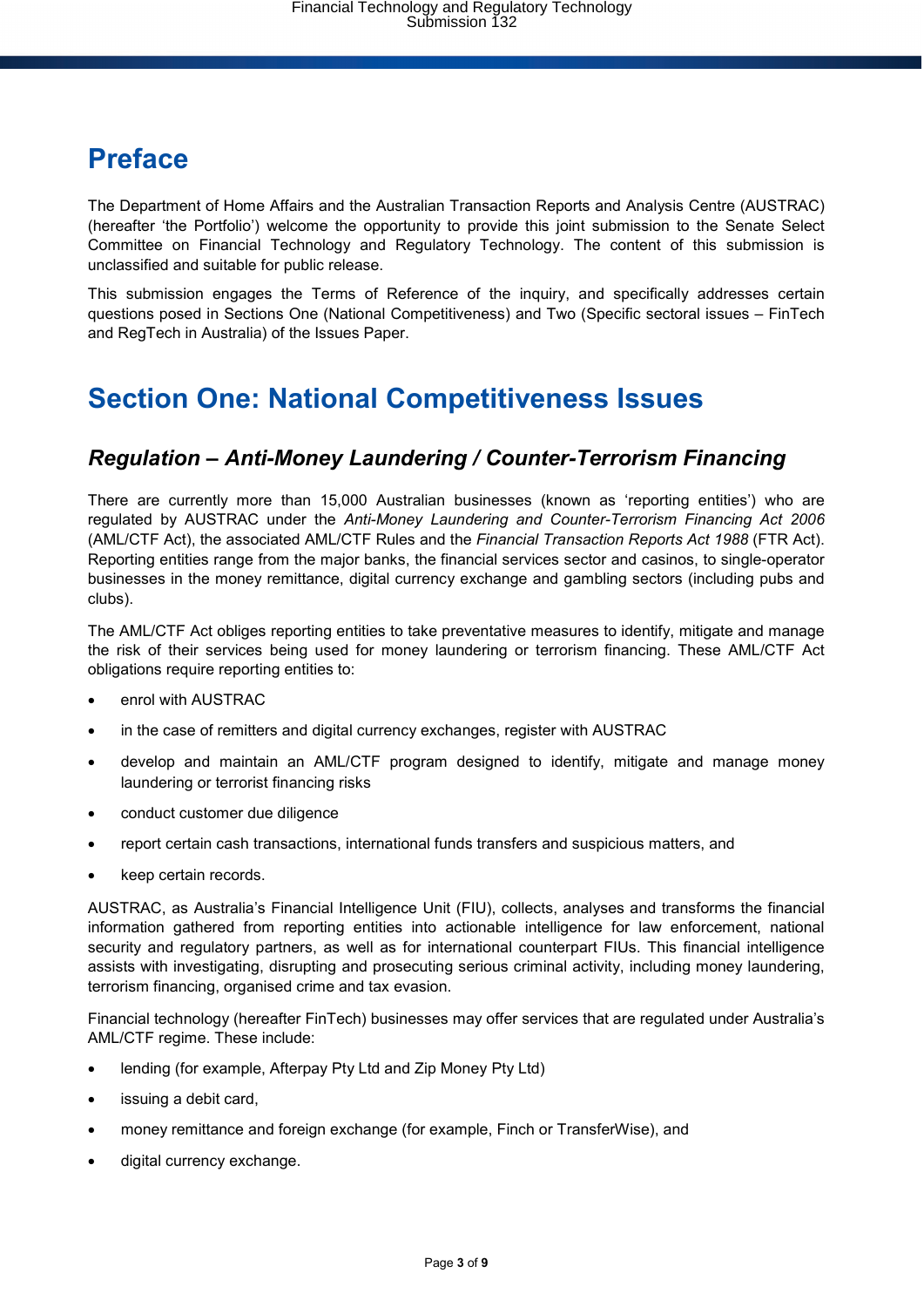AUSTRAC has closely collaborated with FinTech start-ups who are involved in the digital transformation of the financial services and payments sectors in Australia. This engagement has aimed to recognise opportunities for the application of regulatory safeguards in the development of transformative technologies and to ultimately reduce the regulatory burden on current and future regulated businesses.

AUSTRAC also engages with FinTech partners through the Fintel Alliance. AUSTRAC has established an Innovation Hub which allows Fintel Alliance partners to collaborate, co-design and test new and innovative technology solutions. The Innovation Hub is currently:

- developing a secure information-sharing and collaborative analytics environment that supports the flow of information between Fintel Alliance partners, while protecting commercial and privacy obligations, and
- automating alert capabilities developing a set of integrated capabilities where detection and reporting of intelligence matters moves to real-time.

Since 2015, AUSTRAC, together with other regional FIUs, has hosted an annual CTF Summit, which has engaged both the FinTech and Regulatory Technology (hereafter RegTech) sectors. The most recent CTF Summit, hosted by the Philippines in November 2019, was attended by over 350 representatives including attendees from the FinTech and RegTech sectors.

Equally, the Minister for Home Affairs, the Hon Peter Dutton MP, hosted a global No Money for Terror Conference in Melbourne on 7-8 November 2019. This Conference had more than 65 delegations including 23 Ministers, representatives from 15 international bodies including the United Nations, Financial Action Task Force (FATF) and FATF-Style Regional Bodies, as well as representatives from 28 private sector and not-for-profit organisations. The 2019 Conference built on the important work of the inaugural '

No Money for Terror' Ministerial Conference in 2018, hosted by France. A copy of the outcomes of the Conference are attached to this Submission. This was an example of FinTech and RegTech sectors coming together to work on terrorist financing issues.

Australia's AML/CTF framework is largely supportive of RegTechs, businesses that utilise or create technology to enhance regulatory processes, due to the risk based nature of the AML/CTF Act. However, this framework requires that RegTech solutions be adaptable and tailored for each client. Although this requirement is time consuming and requires more engagement between the RegTech business and the reporting entity to ensure the solution is fit for purpose, AUSTRAC encourages RegTechs to develop better regulatory outcomes and efficiencies for reporting entities in meeting their reporting obligations under the AML/CTF regime.

AUSTRAC conducts comprehensive engagement with the RegTech sector to ensure that RegTechs are developing products which meet the compliance needs of reporting entities. This engagement allows AUSTRAC to provide guidance to the sector on common compliance issues and risks that could benefit from technical solutions. AUSTRAC engages with the RegTech sector through collaborative events and one-on-one sessions with individual RegTech businesses.

RegTechs appear to be alive to the opportunities for growth in the Australian market (such as the recently introduced Consumer Data Right), and are increasingly adopting blockchain technologies in their solutions (for example, Identitii). There is also an active awareness of privacy obligations and emerging consumer concerns.

## **Sharing of Know Your Customer Checks**

Reporting entities must obtain a range of independent and reliable information from customers to ensure they meet the general obligation to 'Know-Your-Customer' in the AML/CTF Act. They are also required to keep up to date information on their customers so they know if there has been any change in circumstances or business activities. These obligations enable reporting entities to better understand their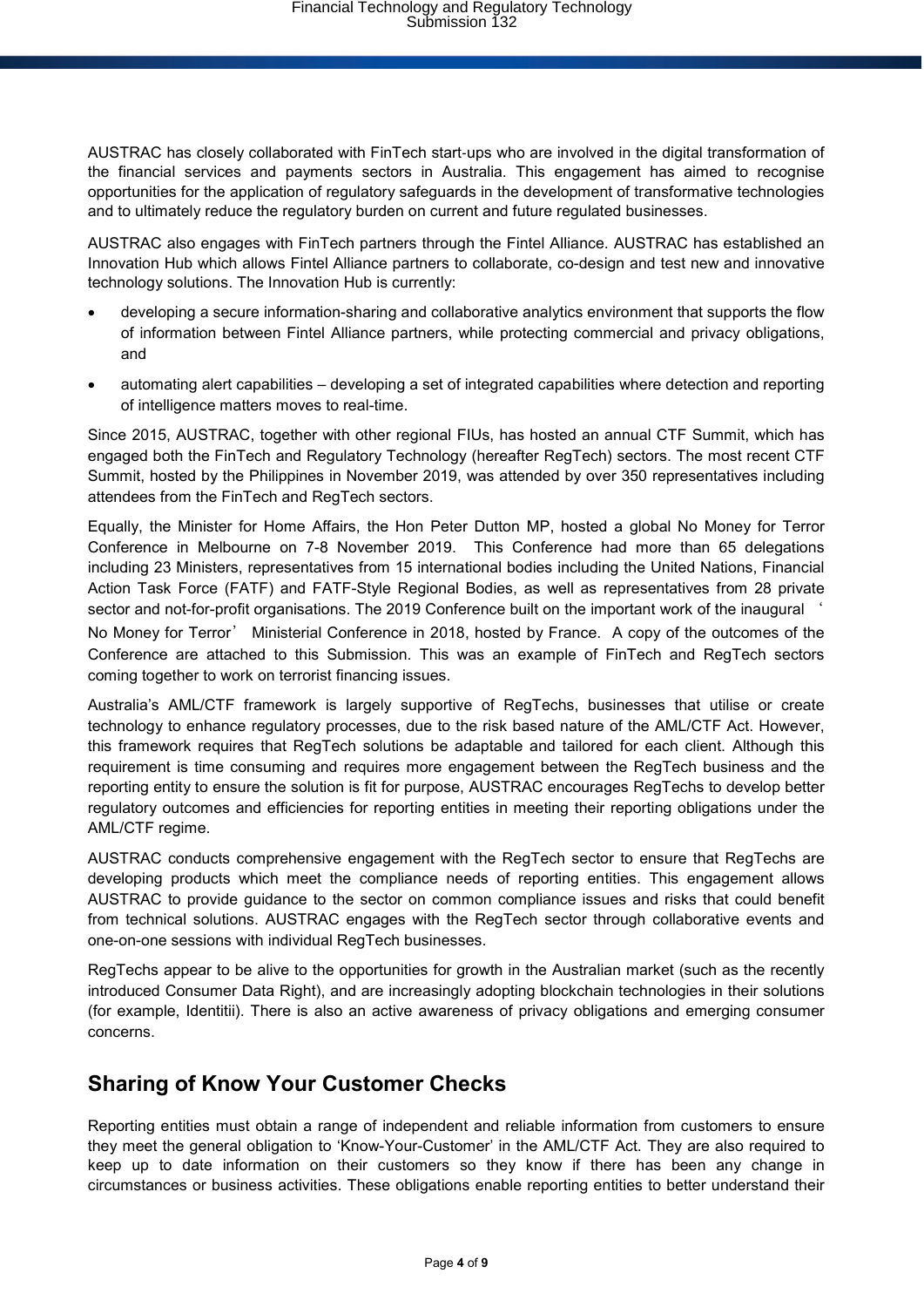customers and their financial dealings so that they can determine the ML/TF risk posed by each customer and efficiently manage this risk.

Given the intensive and ongoing nature of these obligations, customer due diligence represents a major component of AML/CTF compliance costs. The Anti-Money Laundering and Counter-Terrorism Financing and Other Legislation Amendment Bill 2019 (the Bill), which is currently before the Parliament, is aiming to reduce these costs with reforms to customer due diligence reliance.

Reliance is currently only available in limited circumstances; however, if passed by Parliament, the Bill would expand the provisions to allow reliance on customer due diligence procedures undertaken by a broader range of Australian and foreign entities. These reforms are in line with The Open Banking Review, which recommended that the outcomes of a customer due diligence procedure required by the AML/CTF Act should be shared as part of the new framework.

### **International Funds Transfer Instructions**

There are two types of IFTIs under the AML/CTF Act which require different reportable details.

An IFTI-E is a type of electronic funds transfer instruction (EFTI) for transferring money on behalf of a customer which is sent to or received from another country. In an IFTI-E, the transfer instruction is carried out or passed on electronically, and is within the same financial institution or between financial institutions, such as banks, building societies or credit unions.

An IFTI-DRA is an instruction to transfer money or property to or from another country under a designated remittance arrangement (DRA) where either the entity accepting the instruction from the customer or the entity making the money or property available is not a financial institution.

To conduct their business, financial institutions exchange substantial amounts of information with their customers and among themselves. Such exchanges only work if the sender and receiver of a message have a common understanding of how to interpret this information. SWIFT (Society for Worldwide Interbank Financial Telecommunication) is the standard for messaging in correspondent banking, foreign exchange and documentary credits. Over 11,000 financial institutions around the world use this standard to exchange millions of messages per day over the SWIFT network.

In 2019, SWIFT announced that it is migrating to a revised messaging framework under ISO 20022 (a global, free and open standard that can be used by anyone and implemented on any network) to take effect from November 2021. Accordingly, AUSTRAC is currently working with SWIFT, the Reserve Bank of Australia and the banking sector to ensure there is a smooth transition to ISO 20022 for the Australian payments system while maintaining a workable solution for IFTI reporting to AUSTRAC.

The Portfolio understands that many FinTech businesses utilise ISO 20022 for IFTIs and some use blockchain technology applications, whereby smart contracts are used to transfer funds internationally. The Portfolio is interested in hearing about other message formats and business models used by FinTech businesses to see how it can best support the sector and reduce regulatory burden while enhancing efforts to combat and disrupt money laundering and terrorism financing.

# **Section Two: Specific Sectoral Issues**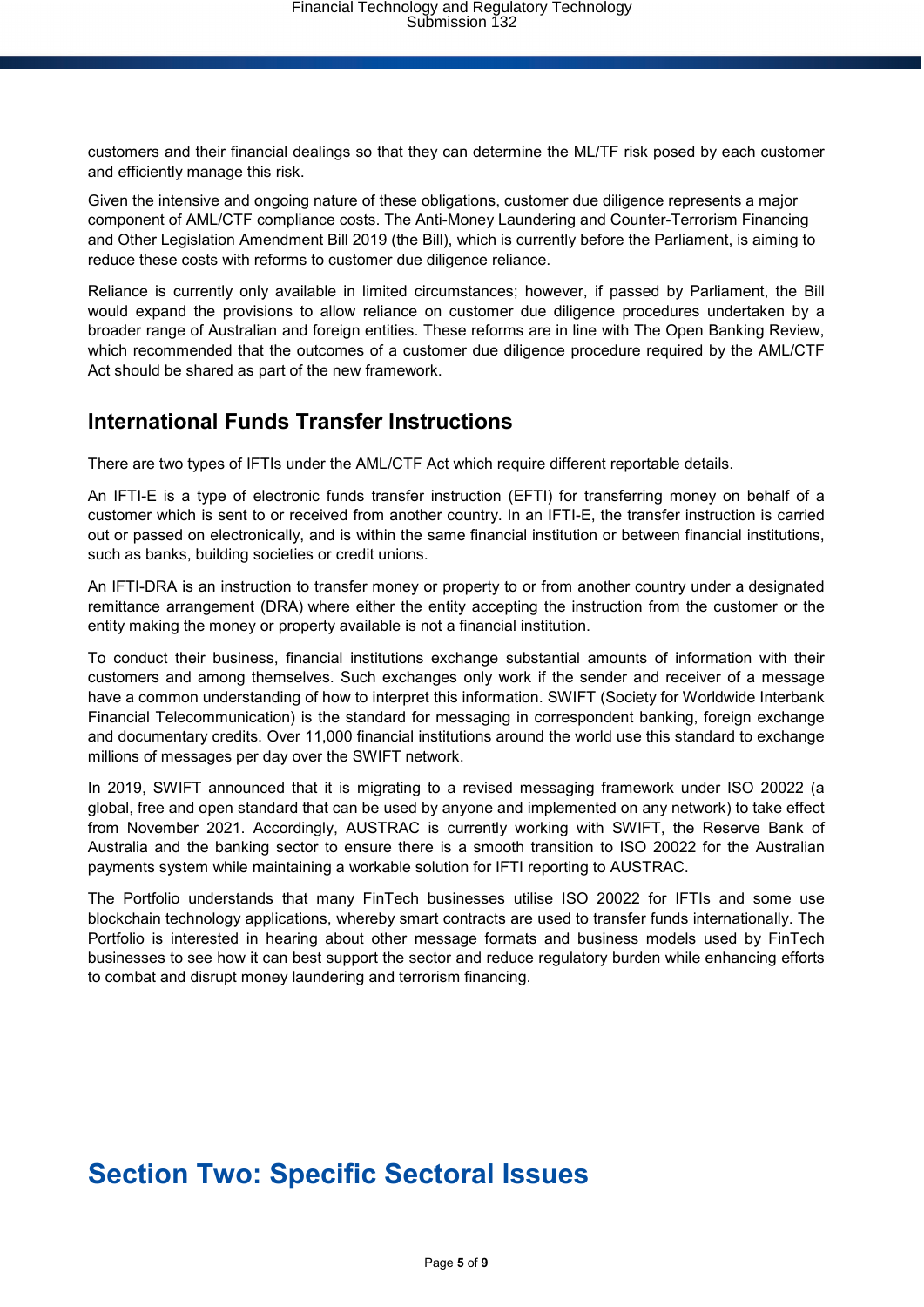## **Regulatory Settings in Australia**

#### *Do current regulatory settings support the growth of local FinTech and RegTech companies in Australia?*

The Portfolio supports the development of technology-based solutions and opportunities driven by the agility and pace of change of the FinTech and RegTech sectors. A key driver of this activity is the technological and competitive neutrality of the portfolio's legislation, such as the AML/CTF Act. As a result of these guiding principles, reporting entities of all sizes are adopting cost effective technological solutions and exploring open data, digital identity and artificial intelligence. The value of these technological developments is underpinned by the willingness of industry partners to support collaborative efforts to drive innovation and change how we protect against, detect and deter financial crime across the financial system.

#### *How should Australia take a prominent role in supporting and developing international blockchain standards?*

The Portfolio is of the view that blockchain technologies have the potential to significantly reduce the costs of compliance and regulation imposed on reporting entities. This technology can ensure that sensitive financial data used for intelligence purposes remains secure, transparent and protected through the use and application of encryption. AUSTRAC participates in Standards Australia's Technical Working Committee on Blockchain and Distributed Ledgers, and actively engages with members of that committee including Blockchain Australia on issues related to blockchain technologies and digital currencies.

The Portfolio has also actively participated in the development of international standards that relate to Virtual Asset Service Providers (similar to digital currency exchange providers in the Australian context) through its membership of the Financial Action Task Force (FATF). The FATF is an intergovernmental organisation that sets international standards to combat money laundering and the financing of terrorism and proliferation. Australia is a founding member of the FATF and its engagement with the organisation feeds directly into our domestic regime. Following the new international standards being adopted, the Portfolio is also part of a FATF sub-group that is working hand-in-hand with industry to ensure that the new obligations can be effectively implemented.

Since 2016, the FATF has engaged in constructive dialogue with the FinTech and RegTech sectors, with the overall objective of supporting innovation in financial services, whilst addressing the regulatory and supervisory challenges posed by emerging technologies. One of the FATF's current products being developed in the FinTech space is guidance which will help governments, financial institutions and other relevant entities apply a risk-based approach to the use of digital identity for CDD purposes.

#### *How can public sector data be made more accessible and useful for FinTech and RegTech companies seeking to deliver innovative products and services?*

The Portfolio supports the private sector by providing technology services to enable CDD checks and prevent identity crime, such as fraud against financial institutions. These identity matching services assist entities in verifying their customers' identities and if applicable meeting their obligations under the AML/CTF Act. The services are provided through secure, online systems that operate 24 hours a day, seven days a week.

#### **Document Verification Service**

The Document Verification Service (DVS) checks whether the biographic information on an individual's provided identity document matches the original, as recorded on government databases. The DVS is currently used by more than 120 Commonwealth, state and territory agencies and more than 1100 private sector organisations. The financial sector are already key users.

#### **Face Verification Service**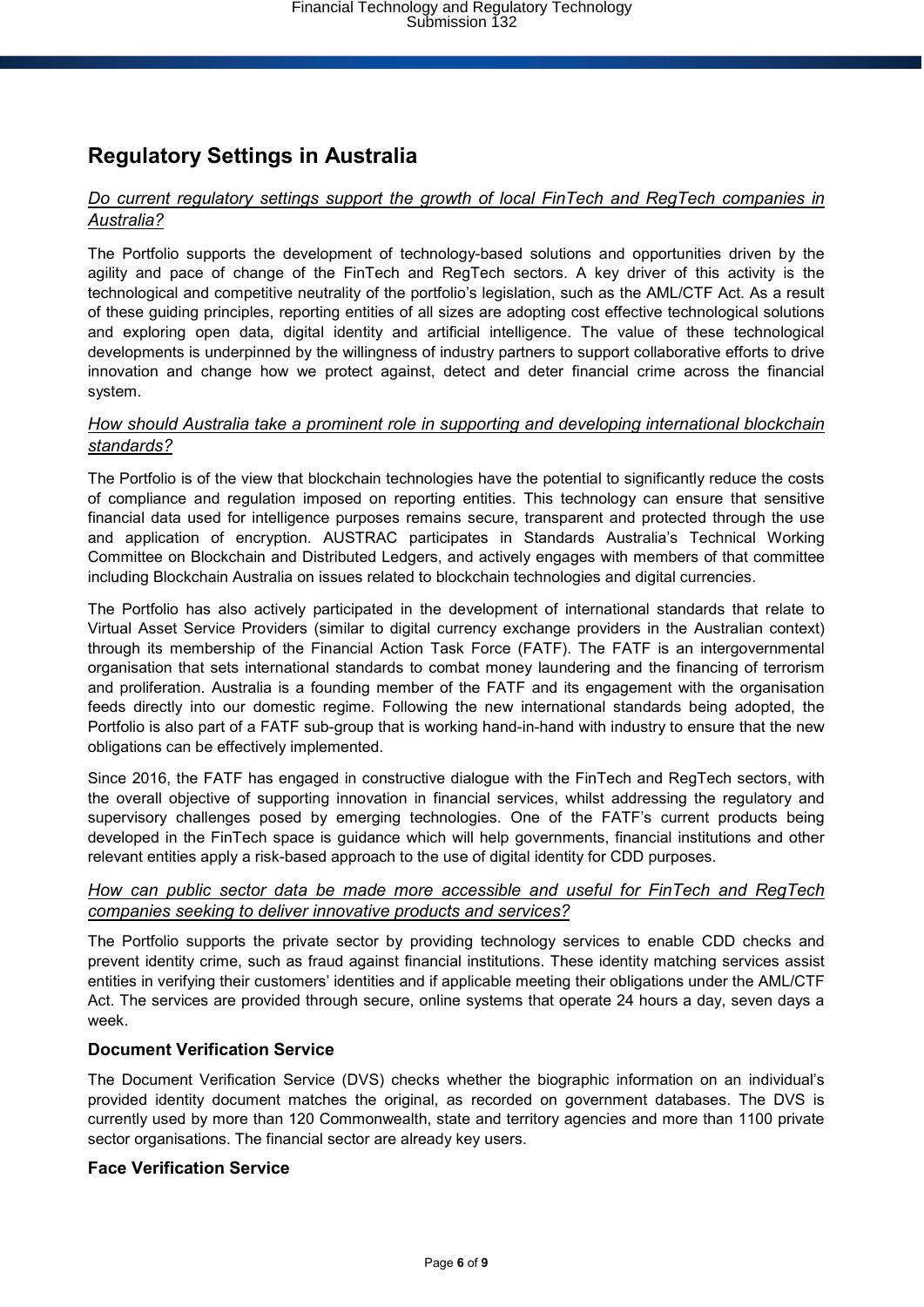The Commonwealth, with the States and Territories, is developing the Face Verification Service (FVS) as a means to address known vulnerabilities in name-based checking systems like the DVS. The FVS compares an individual's face against the image used on their identity documents. In service delivery contexts, this would be done with the individual's consent.

The *Identity-matching Services Bill 2019*, which is currently before Parliament, seeks to implement the 2017 Intergovernmental Agreement on Identity Matching Services (IGA) and operationalize the FVS.

### **Global Comparisons and Investment**

#### *Should Australia seek more formal international FinTech agreements? Are there particular countries that Australia should look to for partnership?*

The Portfolio supports international collaboration at multiple levels, including industry and government, and harnessing international fora to build mutual understanding and capability amongst countries in relation to FinTech.

AUSTRAC has established memorandums of understanding with five international regulatory agencies across three countries for the exchange of information to support the regulation and supervision of reporting entities. AUSTRAC also has posted officers located in six countries who engage closely with regulatory and financial intelligence partners to share information on emerging risks, challenges and opportunities. These information sharing mechanisms allow AUSTRAC to share information on regulated FinTechs and RegTechs operating transnationally within partner jurisdictions, and to better understand the FinTech and RegTech space.

Under the UK-Australia FinTech Bridge, referenced in the Committee's Issues Paper, AUSTRAC successfully seconded an officer to the UK's Financial Conduct Authority (FCA). The 6-month secondment allowed AUSTRAC to gain insights into the business processes and operations of a sophisticated regulator, which is leading the way in risk-based AML/CTF supervision, and paved the way for further collaboration with other UK authorities.

Through the secondment, AUSTRAC attended and contributed to roundtable discussions and international conferences on terrorism financing and the sharing of financial intelligence through public-private partnerships, helping to develop links between AUSTRAC and UK agencies and other organisations working on combating financial crime.

In addition, the Department and AUSTRAC engaged with UK authorities on the regulation of digital currencies for AML/CTF purposes, sharing Australia's experience to assist the UK to develop a regulatory model to implement the EU Fifth Money Laundering Directive.

The Department and AUSTRAC also facilitated a visit by the then-Minister for Law Enforcement and Cyber Security to the FCA to discuss approaches to digital currency regulation, innovation in the FinTech sector and the opportunities to reduce costs of AML/CTF compliance presented by RegTech.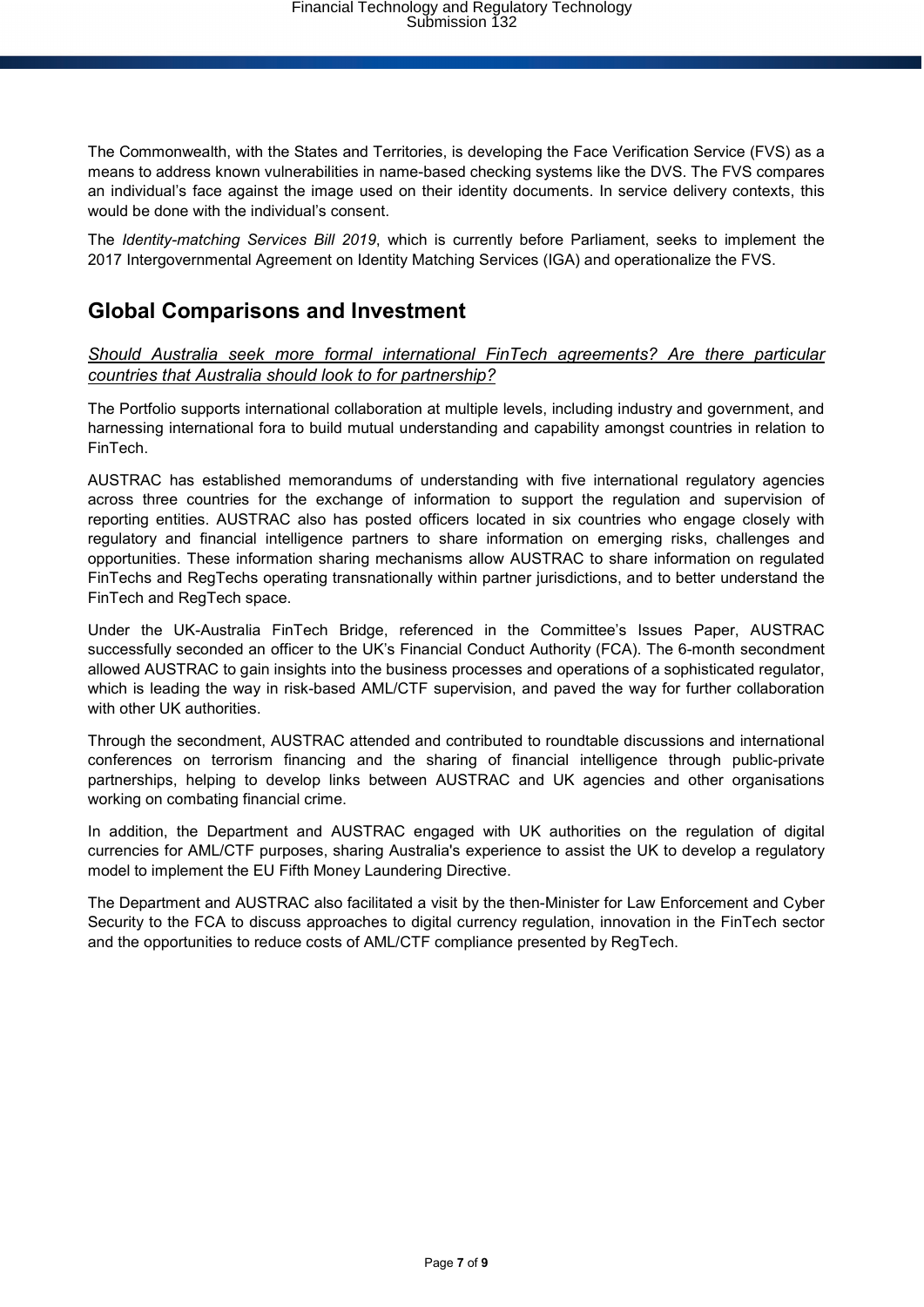#### **Attachment A**

### **Chair's Statement, 2019 'No Money for Terror' Ministerial Conference on Counter-Terrorism Financing**

More than 65 delegations including 23 Ministers, representatives from 15 international bodies including the United Nations, Financial Action Task Force (FATF) and FATF-Style Regional Bodies, as well as representatives from 28 private sector and not-for-profit organisations met in Melbourne, Australia, on 7–8 November 2019 for the 'No Money for Terror' Ministerial Conference on Counter-Terrorism Financing. The 2019 Conference built on the important work of the inaugural 'No Money for Terror' Ministerial Conference in 2018, hosted by France, and its Paris Agenda.

The 2019 Conference assessed the evolving global and Indo-Pacific threat environment; built understanding of the key terrorism financing risks, trends and methods; and highlighted best practice from across the globe, between regions and across the public and private sector.

Consistent with United Nations Security Council Resolution 2462 (2019) and the global standards set by the FATF, participants agreed to promote international and regional cooperation and improve capacity to combat the financing of terrorism.

In their discussions, participants addressed and reinforced their commitment to the five key themes of the Conference as follows:

- 1. *The evolving terrorist threat*
	- o Noted that the evolving and significant threat posed by terrorism is global in nature, and the agility and adaptability of terrorists and terrorist organisations to take advantage of emerging situations and weaknesses in counter-terrorism frameworks.
	- o Recognised that terrorist organisations rely on funding to sustain their activities and disrupting and preventing financial flows to terrorist is one of the most effective ways to fight terrorism.
	- o Recognised that despite the territorial defeat of Daesh (ISIL) in Syria and Iraq, its capacity, including hundreds of millions of dollars generated over that time, to radicalise, recruit and carry violent acts remains a significant threat.
	- o Recognised that strategies to counter the evolving terrorist threat need to be holistic and based on mutual cooperation between governments, the private sector and civil society.
	- 2. *Global responses to kidnap for ransom and terrorism financing*
		- Noted that the transnational nature of terrorism and its financing requires a strong and coordinated global response supported by the work of multilateral forums such as the United Nations and the FATF, and underpinned by regional and bilateral partnerships.
		- o Recognised that hostage-taking by terrorists to raise funds is a significant source of income for terrorist groups that supports their recruitment and operational capability, and is an incentive for groups to undertake further kidnappings for increased ransoms.
		- o Considered international approaches to addressing hostage-taking and underlined the need for information sharing and international cooperation to break the terrorists' business model.
		- o Reaffirmed support for international efforts to prevent terrorist and violent extremist exploitation of the Internet, including through the Christchurch Call to Action.